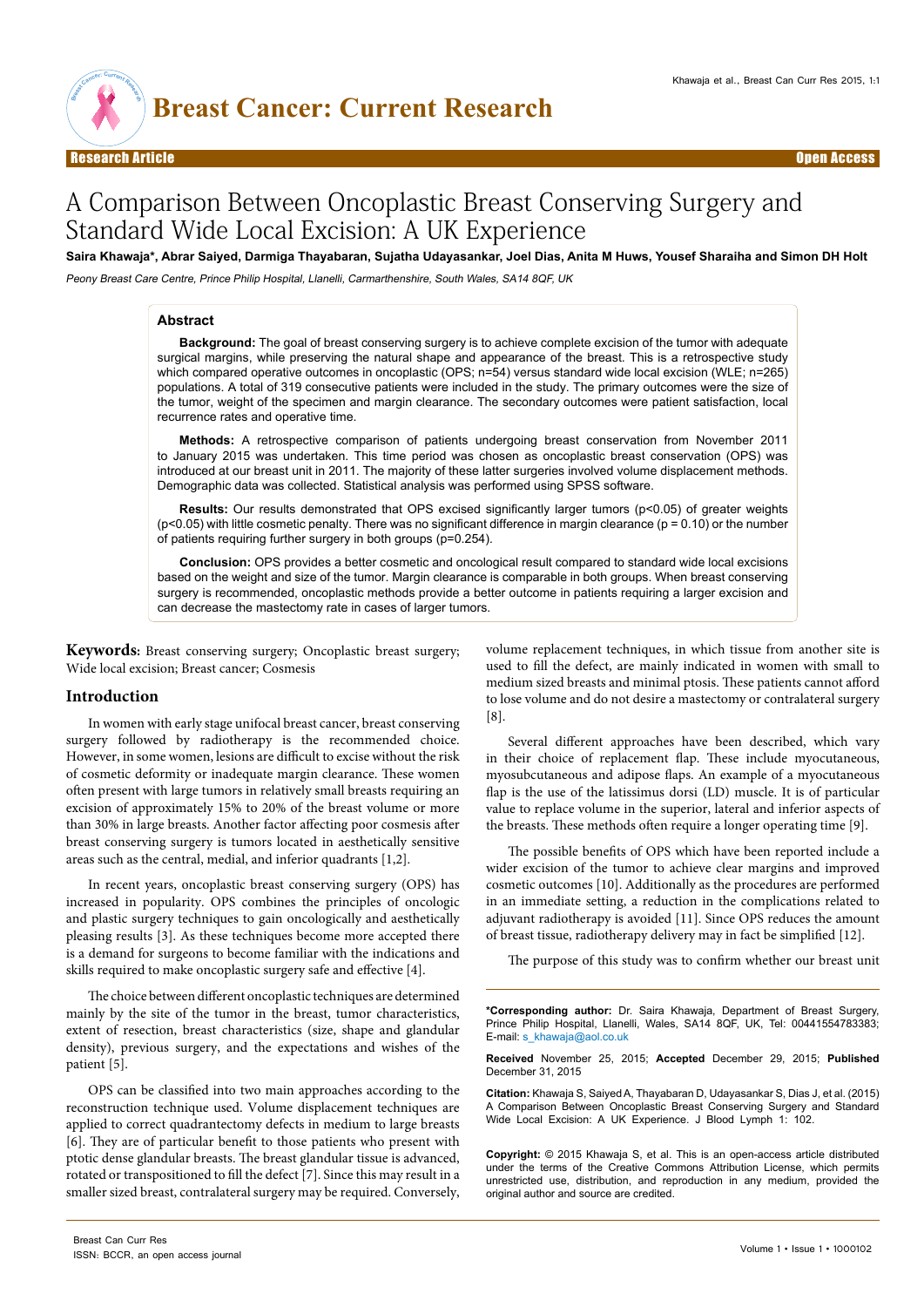Page 2 of 5

is achieving similar outcomes in OPS compared to findings in other studies. The primary outcomes were the size of the tumor; weight of the specimen and margin clearance. The secondary outcomes were patient satisfaction, local recurrence rates and operative time which have not been frequently reported in the recent literature.

# **Patients and Methods**

All patients who underwent breast conservation were selected from the operative records dated from November 2011 to January 2015. The ones who were excluded were those undergoing palliative wide local excisions for local control; diagnostic breast biopsies, and mastectomies. Patients were not matched for age. Those who underwent a standard WLE included a total of 265 consecutive patients whilst 54 in number underwent OPS. The symptomatic and screening populations with a diagnosis of invasive cancer or DCIS were included.

All patients were operated on by a team of breast surgeons. Appropriate axillary surgery was carried out at the time of the initial procedure. Intraoperative sentinel lymph node analysis was carried out with PCR analysis. If it was reported as macrometastases, axillary lymph node clearance was performed. Intra-operative radiography of the excised specimens confirmed the presence of the lesion and determined that the lesion was clear of the margins. Final pathology results were discussed at the multi-disciplinary meeting.

Patients who underwent a standard WLE were assessed for their suitability for a satisfactory cosmetic outcome. If the tumor to breast volume ratio was estimated to be below 20% in the upper and lateral aspects of the breast or less than 10% for medial tumors*,* cosmetic outcome was predicted to not be affected. Therefore, in this procedure, no glandular mobilization was performed. According to the NICE guidelines, our criteria for margin clearance was 1mm for an invasive cancer and 2 mm for DCIS.

Patients selected for OPS were the ones who underwent quadrantectomies or were assessed to have a poor cosmetic outcome from a standard excision point of view. This was particularly relevant if the expected breast volume loss was more than 20%. Another indication was resections of tumors in the central, medial and lower pole. Reduction mammoplasty was considered based on the presence of macromastia or on patient preference. Other surgical procedures included local breast advancement methods such as the tennis racquet mammoplasty, vertical scar techinques, Grisotti technique, and the B-plasty. All the procedures were unilateral except for the reduction mammoplasty.

Demographic data and histology results were recorded, using SPSS software, with 2-sided t-test and chi-squared analysis. Final histology included the tumor size, weight and the margin status. Invasive tumors which had a <1 mm clearance and <2 mm margin for DCIS underwent re-excision based on local and national guidelines. A survey concerning cosmesis was conducted in the group of patients undergoing OPS surgery (n=40). This took place either at their most recent routine clinic follow-up or by telephone. The questions utilized are shown in Table 1 and was retrieved from Chan et al. who had published similar questions in the World Journal of Surgery in 2010 [13]. The latter author and prior to this, Al Ghazal [14] had utilized these questions to determine the patient's perspective on the cosmetic outcome on breast conservation. The survey was conducted after the patients had completed their adjuvant radiotherapy. Operative times were collected from the theatre logbooks. The start time of the procedure was knife to skin, and the end was taken as the application of the dressing (Table 1).

All patients with invasive breast cancer and high grade DCIS underwent postoperative radiotherapy. Adjuvant chemotherapy and endocrine therapy was individualized according to the local protocol. Patients were followed up every 6 months for 2 years and then annually for a further 3 years. Annual mammograms were planned for up to 5 years.

## **Results**

The procedures employed were the tennis racquet technique for upper outer quadrant tumors ( $n= 19$ ); vertical scar techniques ( $n=15$ ), Z-plasty techniques (n=13), Grisotti flaps (n=3), intramammary flaps  $(n=2)$ , B-plasty  $(n=1)$  and reduction mammoplasty  $(n=1)$ . There was a significant difference in the age of the patients (p=0.0003). Our results showed that OPS favored younger patients. Both groups showed a majority of ductal carcinomas, with lobular following second in the OPS group and DCIS in the WLE group. There was no significant difference between both groups in terms of the type (p value=0.2) and grade of the tumor (Table 2)*.*

OPS excised a significantly larger tumor size compared to the WLE procedure (p<0.05). Significantly heavier specimens were removed from patients undergoing OPS relative to WLE (P<0.05) which is illustrated in Table 3.

The mean margin clearance for the OPS group was 4.7 mm. As for the WLE group, it was 3.5 mm. There was no statistical difference between the margin clearances of both of the groups (p value=0.10). Of the specimens with involved margins, 14 re-excisions and 5 completion mastectomies were performed in the WLE group. A further two completion mastectomies were due to one patient being identified as later having the BRCA1 mutation and another developing complications related to radiotherapy. In the OPS group there was two wider excisions and six completion mastectomies. Out of the six completion mastectomies in the latter group, three of these patients opted for a reconstruction. Two underwent implant based reconstructions, and one underwent a deep inferior epi gastric flap reconstruction. Margin involvement in the OPS group primarily affected those patients with lobular tumors or DCIS extending over 40 mm in size (n=6), while patients with involved margins in the WLE group had ductal carcinoma or in situ disease (n=8).

| A. Are you satisfied with your postoperative appearance?                             |
|--------------------------------------------------------------------------------------|
| 1. Not satisfied                                                                     |
| 2. Acceptable                                                                        |
| 3. Satisfied                                                                         |
| 4. Extremely satisfied                                                               |
| B. Compared to the untreated breast, is there a difference in the treated<br>breast? |
| 1. Seriously distorted                                                               |
| 2. Very different                                                                    |
| 3. Some difference                                                                   |
| 4. Nearly identical                                                                  |
| C. If you could choose again, would you consider another type of breast<br>surgery?  |
| 1. Yes                                                                               |
| 2. Not certain                                                                       |
| 3. No                                                                                |
| D. Would you consider further surgery on reshaping the treated breast?               |
| 1. Yes                                                                               |
| 2. Not certain                                                                       |
| 3. No                                                                                |
| Table 1: Patient satisfaction questionnaire.                                         |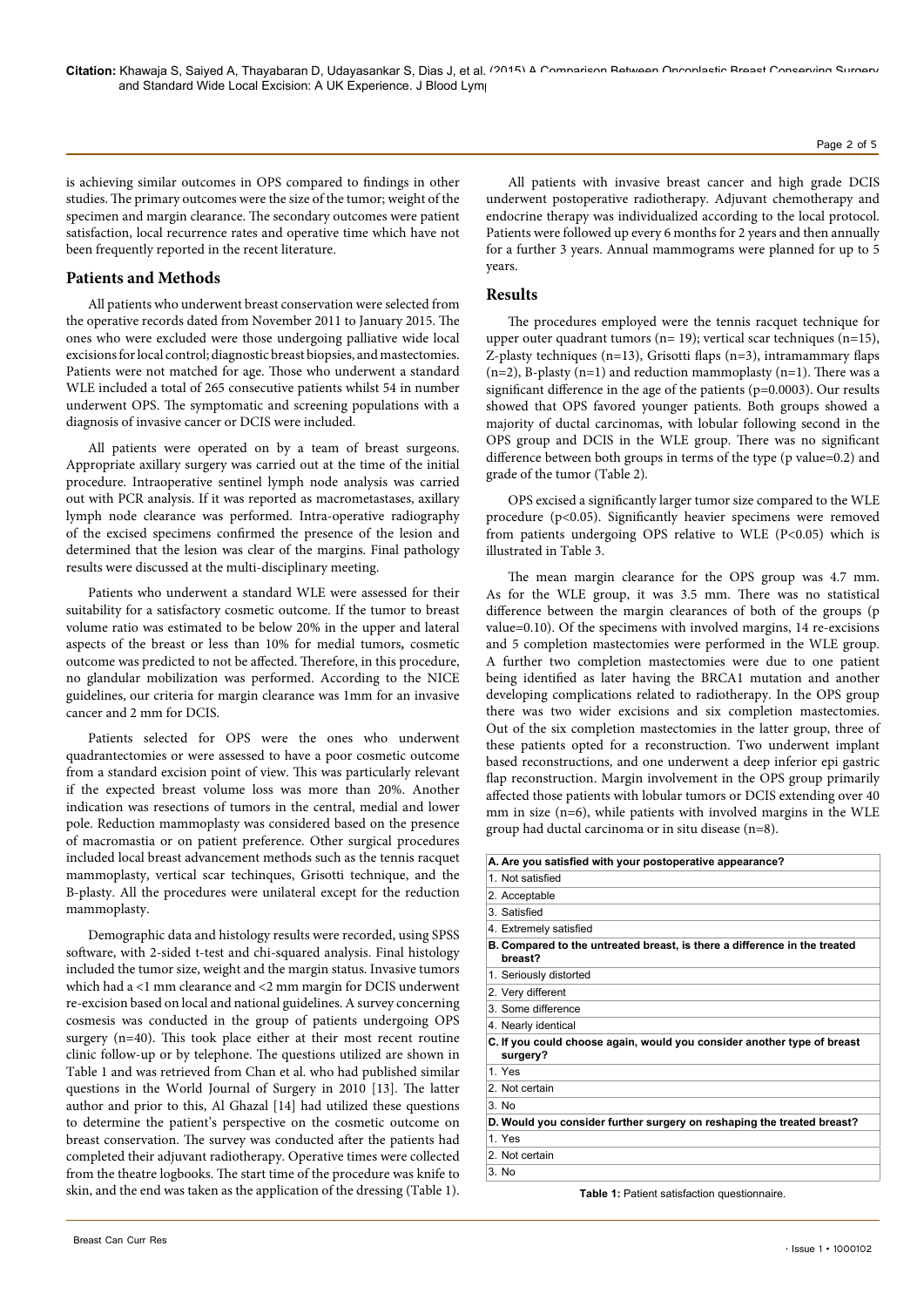**Citation:** Khawaja S, Saiyed A, Thayabaran D, Udayasankar S, Dias J, et al. (2015) A Co[mparison Between O](http://dx.doi.org/10.4172/bccr.1000102)ncoplastic Breast Conserving Surgery and Standard Wide Local Excision: A UK Experience. J Blood Lymph 1: 102.

|                             | Group 1 WLE<br>$n = 265$ | <b>Group 2 Oncoplastic</b><br>Surgery n=54 | P value |
|-----------------------------|--------------------------|--------------------------------------------|---------|
| Mean patient age<br>(years) | 61 (27-86)               | 54 (27-77)                                 | 0.0003  |
| <b>Tumor type</b>           |                          |                                            | 0.247   |
| <b>Ductal</b>               | 203                      | 43                                         |         |
| Lobular                     | 22                       | 7                                          |         |
| <b>DCIS</b>                 | 27                       | 4                                          |         |
| Other                       | 13                       | 0                                          |         |
| <b>Tumor Grade</b>          |                          |                                            | 0.067   |
|                             | 66                       | 7                                          |         |
| Ш                           | 135                      | 29                                         |         |
| Ш                           | 57                       | 18                                         |         |

**Table 2:** Demographic data from oncoplastic and standard wide local excision groups.

|                                 | Group 1 WLE<br>$n = 265$ | Group 2<br>Oncoplastic<br>Surgery n=54 | P value |
|---------------------------------|--------------------------|----------------------------------------|---------|
| Mean specimen weight<br>(grams) | 73.1 grams               | 177 grams                              | < 0.05  |
| Size of tumor (mm)              | 18.8 mm                  | 32.1 mm                                | < 0.05  |
| Mean margin clearance           | $3.5 \text{ mm}$         | 4.7 mm                                 | 0.10    |
| <b>Further surgery</b>          | 19                       | 8                                      | 0.09    |

**Table 3:** Primary outcome results \*p= <0.05.

In relation to the operative times, those patients who underwent a wide local excision (WLE group) spent a shorter time in theatre compared to those who underwent oncoplastic surgery (OPS). This was 62.1 minutes for the WLE versus 91.4 minutes for the OPS group. The difference in the operative times between the two groups was statistically significant with a p value of less than 0.01.

In the WLE group, there was only one immediate postoperative hematoma which was evacuated surgically. In the OPS group, one patient required a hematoma evacuation and two had delayed wound healing. However there was no significant difference in the overall complication rates between the two groups (p=0.254). Neither was there a delay in adjuvant treatment. Adjuvant radiotherapy was required in all cases not having a completion mastectomy.

Concerning the cosmetic outcome, the results are illustrated in Table 4. Ninety three percent of the oncoplastic patients were satisfied with their postoperative appearance. Twenty percent of the OPS group felt that the untreated breast was nearly identical. Overall, patients felt that there was only a slight difference. Only one patient in the OPS group considered the operated breast to be seriously distorted. Over 95% of the patients responded that they would not consider another kind of surgery. Finally, over 90% of the patients would not consider further surgery for reshaping the treated breast. Figures 1 and 2 are photos of patients who underwent oncoplastic procedures Table 4.

The mean length of follow up for the WLE group was 21 months and 17 months for the OPS group. In the WLE group, there was 4 local recurrences. One patient developed recurrent DCIS in another quadrant of the breast. The other patient presented with a recurrent grade 3 infiltrating ductal cancer with her risk factor being heavy nodal disease at her initial surgery. The last two patients who recurred had tumors which were over 4 centimeters in size at initial presentation. Four patients died of metastatic disease during the follow up period. As for the OPS group, out of the 54 patients, one patient developed a local recurrence of the same grade 3 invasive ductal cancer during her adjuvant chemotherapy. Her initial histology had reported a grade 3 triple negative invasive ductal carcinoma measuring 47 mm in diameter. The margin clearance was over 5 mm. Two patients died of metastatic disease in this group.

## **Discussion**

We found that OPS was being performed on significantly larger tumors than those treated with a WLE (32.1 mm vs. 18.8 mm; p<0.05). This was similarly the case where the weight of the tumor was concerned (177 grams vs. 73.1 grams; p<0.05). Hence, some patients underwent a quadrantectomy which is not a routine practice in the UK. These procedures resulted in a decrease in the number of mastectomies we would have performed in these circumstances. The findings from our study are in agreement with the existing literature on operative outcomes in OPS surgery. Clough [15] and Down et al. [16] have previously reported a preference for OPS in managing larger tumors. An average tumor size of 32 mm in a series of 101 therapeutic mammoplasties was reported by the former study, while the latter reported an average size of 23.9 mm in 37 OPS patients. Similarly, previous studies have reported specimen weights for therapeutic mammoplasty ranging from 222-236 g [1,17].

| A. Are you satisfied with your postoperative appearance?<br>$(n=40)$                 | OPS          |  |  |  |
|--------------------------------------------------------------------------------------|--------------|--|--|--|
| 1 Not satisfied                                                                      | 1            |  |  |  |
| 2. Acceptable                                                                        | 2            |  |  |  |
| 3. Satisfied                                                                         | 37           |  |  |  |
| 4. Extremely satisfied                                                               | O            |  |  |  |
| B. Compared to the untreated breast, is there a difference in the treated<br>breast? |              |  |  |  |
| 1. Seriously distorted                                                               | 1            |  |  |  |
| 2. Very different                                                                    | <sup>0</sup> |  |  |  |
| 3. Some difference                                                                   | 31           |  |  |  |
| 4. Nearly identical                                                                  | 8            |  |  |  |
| C. If you could choose again, would you consider another type of breast<br>surgery?  |              |  |  |  |
| 1 Yes                                                                                | 1            |  |  |  |
| 2. Not certain                                                                       | 1            |  |  |  |
| $3$ No                                                                               | 38           |  |  |  |
| D. Would you consider further surgery on reshaping the treated breast?               |              |  |  |  |
| 1 Yes                                                                                | 1            |  |  |  |
| 2. Not certain                                                                       | $\Omega$     |  |  |  |
| 3. No                                                                                | 39           |  |  |  |

**Table 4:** Results of the patient satisfaction**.**



**Figure 1:** Post operative photo of a left B-plasty-35 mm invasive ductal cancer excised.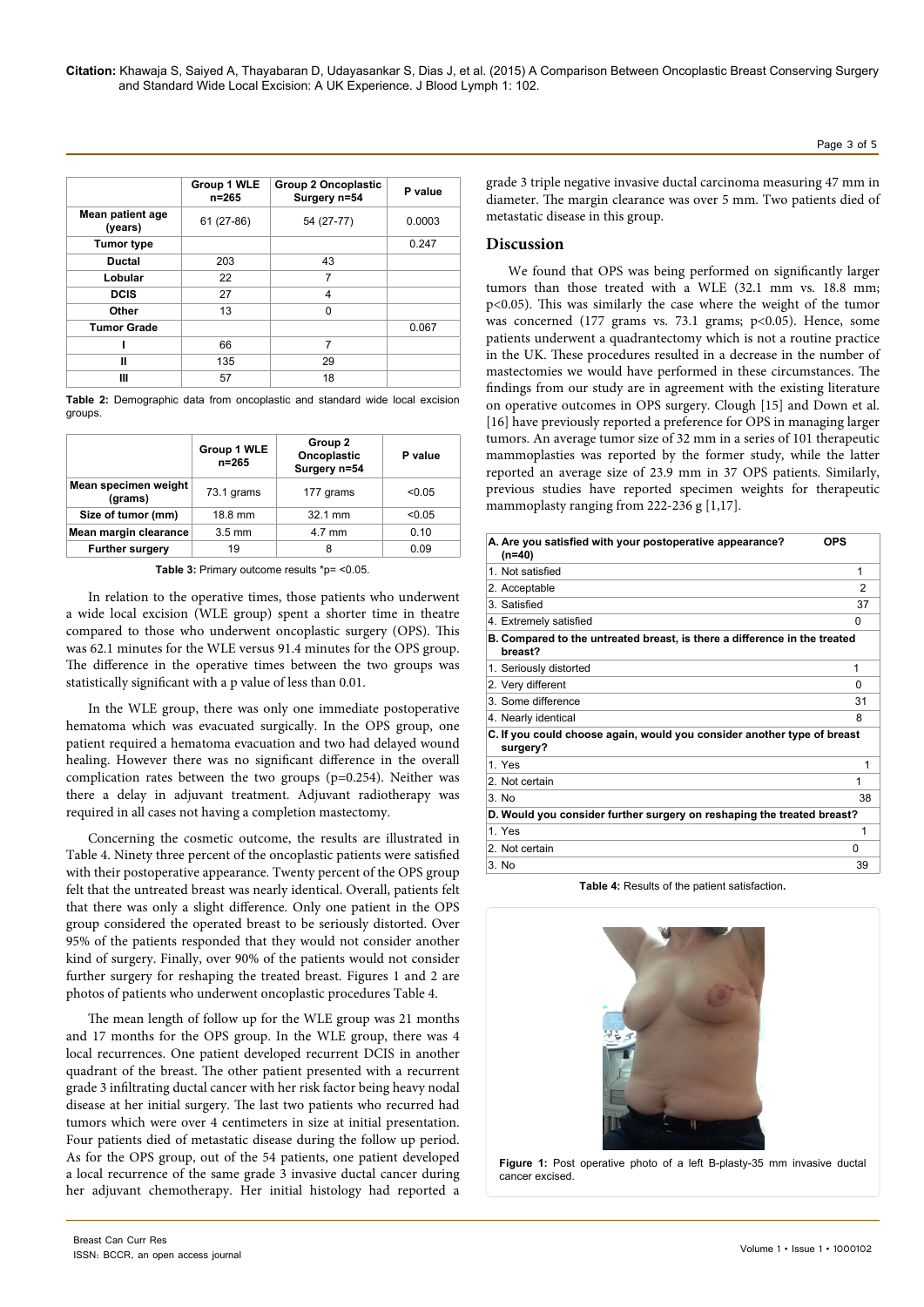### Page 4 of 5



There was non-inferiority in the OPS group compared to the WLE group concerning margin clearance (4.7 mm vs. 3.5 mm p value=0.10). It is not surprising therefore that the number of re-excisions in the OPS group was lower than those recorded for the WLE group (8 versus 19 patients). However, an overall comparison of the further surgeries required between the two groups did not reveal a significant difference ( $p = 0.09$ ). In those patients whose margins were found to be positive following OPS, six underwent completion mastectomies. There was only two re-excisions in this group. This is in contrast to the WLE group, where incomplete margins were managed with five completion mastectomies and fourteen re-excisions. This could be explained by the fact that patients undergoing OPS had a large resection at the initial surgery. In fact, one of the two patients in the OPS group who did undergo a wider excision reported in the patient satisfaction questionnaire that she was unhappy with the size of the breast. She is now contemplating a contralateral equalization surgery. The only option in most of these cases was a completion mastectomy on the second occasion. Interestingly, half of these patients opted for a reconstruction alluding to higher aesthetic expectations in this group. Those undergoing a wide local excision initially were more amendable for a wider excision

The definition of adequate margins remains controversial. Some studies have reported that more than 2 mm can be accepted, while others reported >5 mm clearance is acceptable. This controversy is discussed in the study by Giacalone, comparing OPS patients to quadrantectomy [18]. Hamdi [19] also compared the outcomes of patients who underwent either a quandrantectomy or tumorectomy  $(n=126)$  with those undergoing therapeutic mammoplasty  $(n=5)$  or mini flap reconstruction (n=21). Their OPS patients were younger with large tumors and considerably smaller breasts. Their margin clearance was greater than 2 mm for all patients.

In our study, the operating time was longer in the OPS group because of the larger number of axillary clearances involved. This would be expected given the larger size tumors in the OPS group resulting in a higher incidence of nodal disease. Follow up in both groups revealed two recurrences in the WLE group and one in the OPS group. Previously, there had been a concern that large tumors over 4 centimeters in size could result in a higher rate of local recurrence after breast conservation surgery. However, many retrospective analyses have indicated that tumor diameter is not a predictive factor for local recurrence free survival [20]. A number of studies have reported OPS is not associated with higher rates of disease recurrence or lower survival rates than standard techniques. Their conclusions are that these procedures are oncologically safe as the imperative factors are resection free margins and adjuvant radiotherapy [1,20]. Clough reported a 9.4% recurrence rate over a 5 year period for those treated with OPS [1]. Rietjens also noted local recurrence rates of 3% over a mean follow up of 74 months [21]. Likewise, we confirmed a low recurrence rate in the OPS group. The single patient recurred while on adjuvant chemotherapy for a surgically treated triple negative breast cancer with clear margins of more than 5 mm. This occurrence could be related to the tumor biology.

Our study had a number of limitations. Primarily, it is difficult to interpret our findings in the context of the general population. Patients were reviewed retrospectively from pre-specified surgical samples that had already been stratified according to their individual suitability to a particular surgery. There was a significant difference observed between our test groups in age and tumor type. It appears that OPS patients are on average younger. Seventy four percent of the OPS population was available for the questionnaire. As this was a retrospective study, we were unable to get all the patient's input on their cosmetic satisfaction survey. The outcomes, though, would not have been dramatically affected if the further 28% in the OPS group had scored the questionnaire. Additionally, we did not collect data on the surgeon's perspective of the cosmetic result as the retrospective nature of the study limited this aspect.

## **Conclusion**

Our study has confirmed that oncoplastic breast resections provide non inferior results when compared with wide local excision while ensuring good levels of breast cosmesis. OPS was performed in patients with larger tumors suggesting it should be considered. There was no significant difference in the complication rates. In conclusion, we have found that OPS present an acceptable technique for patients with larger breast tumors desiring breast conserving therapy. Our study has demonstrated acceptable cosmetic outcomes and low recurrence rates.

## **References**

- 1. [Clough KB, Lewis JS, Couturaud B, Fitoussi A, Nos C, et al. \(2003\) Oncoplastic](http://www.ncbi.nlm.nih.gov/pubmed/12496527)  [techniques allow extensive resections for breast-conserving therapy of breast](http://www.ncbi.nlm.nih.gov/pubmed/12496527)  [carcinomas. Ann Surg 237: 26-34.](http://www.ncbi.nlm.nih.gov/pubmed/12496527)
- 2. [Dillon MF, Hill AD, Quinn CM, McDermott EW, O'Higgins N \(2006\) A pathologic](http://www.ncbi.nlm.nih.gov/pubmed/16474911)  [assessment of adequate margin status in breast-conserving therapy. Ann Surg](http://www.ncbi.nlm.nih.gov/pubmed/16474911)  [Oncol 13: 333-339.](http://www.ncbi.nlm.nih.gov/pubmed/16474911)
- 3. [Munhoz AM, Aldrighi CM, Ferreira MC \(2007\) Paradigms in oncoplastic breast](http://www.ncbi.nlm.nih.gov/pubmed/17461918)  [surgery: a careful assessment of the oncological need and esthetic objective.](http://www.ncbi.nlm.nih.gov/pubmed/17461918)  [Breast J 13: 326-327.](http://www.ncbi.nlm.nih.gov/pubmed/17461918)
- 4. [Franceschini G, Terribile D, Magno S, Fabbri C, Accetta C, et al. \(2012\) Update](http://www.ncbi.nlm.nih.gov/pubmed/23111966)  [on oncoplastic breast surgery. Eur Rev Med Pharmacol Sci 16: 1530-1540.](http://www.ncbi.nlm.nih.gov/pubmed/23111966)
- 5. [Masetti R, Di Leone A, Franceschini G, Magno S, Terribile D, et al. \(2006\)](http://www.ncbi.nlm.nih.gov/pubmed/16958998)  [Oncoplastic techniques in the conservative surgical treatment of breast cancer:](http://www.ncbi.nlm.nih.gov/pubmed/16958998)  [an overview. Breast J 12: S174-180.](http://www.ncbi.nlm.nih.gov/pubmed/16958998)
- 6. [Losken A, Hamdi M \(2009\) Partial breast reconstruction: current perspectives.](http://www.ncbi.nlm.nih.gov/pubmed/19730292)  [Plast Reconstr Surg 124: 722-736.](http://www.ncbi.nlm.nih.gov/pubmed/19730292)
- 7. [Anderson BO, Masetti R, Silverstein MJ \(2005\) Oncoplastic approaches to](http://www.ncbi.nlm.nih.gov/pubmed/15737831)  [partial mastectomy: an overview of volume-displacement techniques. Lancet](http://www.ncbi.nlm.nih.gov/pubmed/15737831)  [Oncol 6: 145-157.](http://www.ncbi.nlm.nih.gov/pubmed/15737831)
- 8. [Franceschini G, Magno S, Fabbri C, Chiesa F, Di Leone A, et al. \(2008\)](http://www.ncbi.nlm.nih.gov/pubmed/19146201)  [Conservative and radical oncoplastic approches in the surgical treatment of](http://www.ncbi.nlm.nih.gov/pubmed/19146201)  [breast cancer. Eur Rev Med Pharmacol Sci 12: 387-396.](http://www.ncbi.nlm.nih.gov/pubmed/19146201)
- 9. [Hernanz F, Regaño S, Redondo-Figuero C, Orallo V, Erasun F, et al. \(2007\)](http://www.ncbi.nlm.nih.gov/pubmed/17674094)  [Oncoplastic breast-conserving surgery: analysis of quadrantectomy and](http://www.ncbi.nlm.nih.gov/pubmed/17674094)  [immediate reconstruction with latissimus dorsi flap. World J Surg 31: 1934-](http://www.ncbi.nlm.nih.gov/pubmed/17674094) [1940.](http://www.ncbi.nlm.nih.gov/pubmed/17674094)